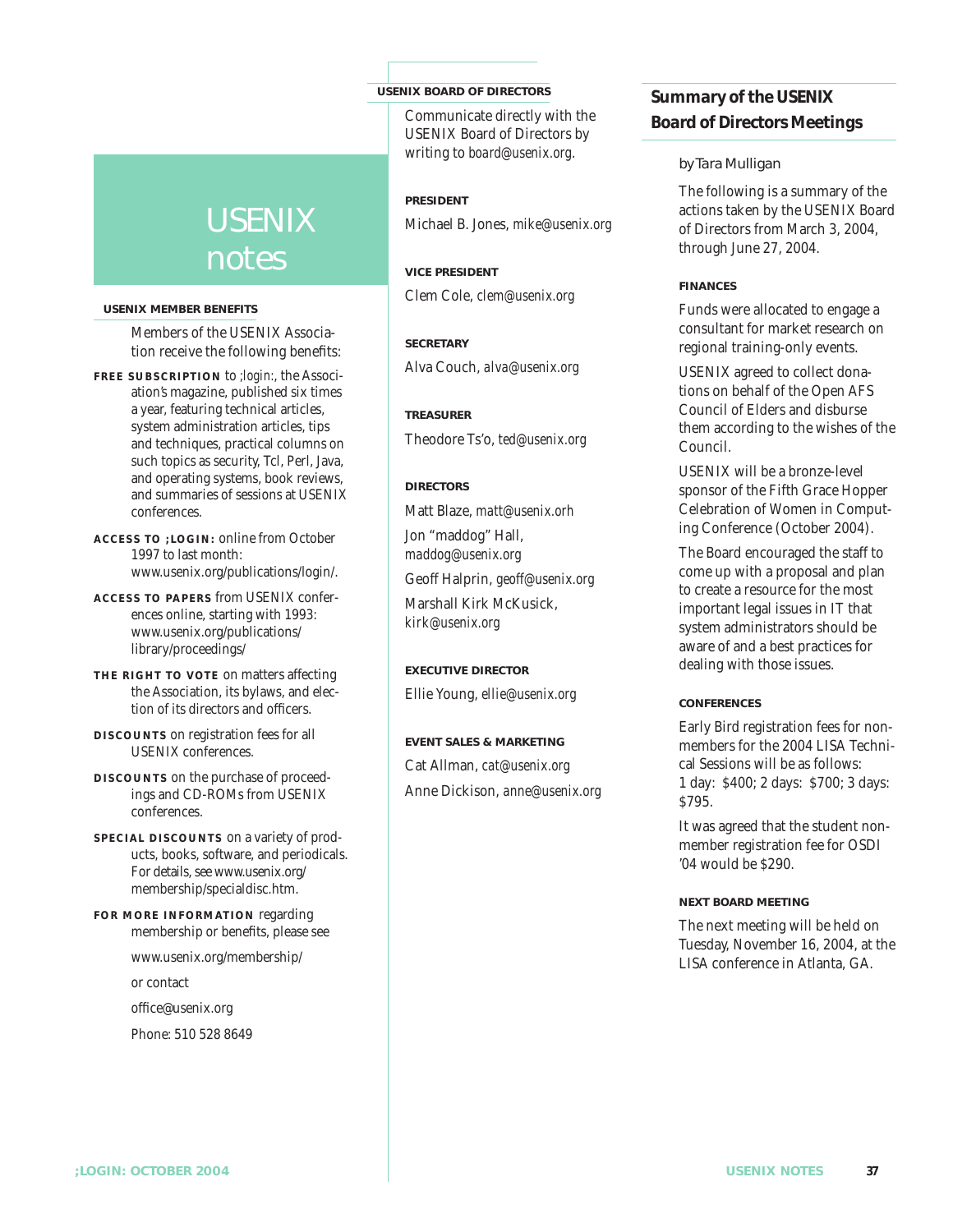#### **TWENTY YEARS AGO IN** *;LOGIN:*

#### *By Peter H. Salus*

In September 1984, USENIX held one of its first workshops: Distributed UNIX. It was in Newport, Rhode Island. About 80 "UNIX hackers" attended. A report on the meeting appeared in the November 1984 *;login:.*

The report was by "Veigh S. Meer." I have asked many of "the usual suspects" but have not ascertained whose alias this was. If anyone is willing to admit to it, please write me. The statute of limitations is long past.

The report was divided into three parts: a chronological narrative of the presentations, a summary of the state of the art, and "my personal view of the future."

As you might expect, this last is what has driven my wish to give credit to the author. The "personal view" is really interesting, particularly from a 20-year perspective:

What do we need in the future? I doubt either the NASA and Livermore experience (multiple Crays) or the UCSD or Toronto configuration (hordes of students and almost no hardware) is typical of the future. Suppose the standard 5M workstation (1 Mips CPU, 1 Mpixel display, 1 Mbit network, 1 Mbyte main memory, and 1 mouse) becomes routinely available as an individual terminal. In that case, distribution for load sharing is not going to be interesting; remote files will be interesting. More important, however, is that putting several CPUs in the station will be fairly cheap. What should they do? Well, they could handle communications, so maybe efficient protocols will become less important.

They could also handle caching, a favorite technique to improve performance. But most important, we need a way to use multiple processors in local environments, to improve the performance of individual jobs.

UNIX was designed as a uniprocessor operating system; C was designed as a single-thread procedural language; and I think we need some research that starts from other premises. Otherwise something else is going to be the operating system of the future.

Wow! Twenty years ago. C'mon, Meer! Come out and let us know who you are.

#### **IN MEMORIAM: CHARLES "CHUCK" YERKES**



December 31,1963– August 26,2004 USENIX/SAGE

member #30530

"Shoes, shirt, sober . . . pick two": a typically irreverent quip from the ever-ebullient Chuck to a former manager.

Chuck Yerkes was funny, brilliant, and sometimes eccentric, but when it came to computers, he was known for his intelligence, great knowledge, and utter dedication to technology "done right." Chuck never hesitated to offer his professional opinion, usually served up with a humorous anecdote and with the intended result of someone gaining information they needed.

Chuck worked for nearly 20 years in the computer industry, including stints as an audio/visual technician (read "sound guy"), as a core member of the Internet team at J.P. Morgan in the early 1990s, for several years as a technical consultant for Sendmail, Inc., and most recently as a consultant at PeopleSoft. Chuck was passionate about open source and UNIX, and his enthusiasm for reliable computing caught on with those he worked with. He, along with his long-time partner, Valerie Acton, had been a USENIX and SAGE member since 1993. He

attended many USENIX conferences, and in early August helped staff the USENIX membership booth at LinuxWorld. A resident of Berkeley, CA, on August 26 he was involved in an accident while on his way home from work on his motorcycle, and did not survive.

Those who knew him personally, professionally, via the SAGE-members mailing list, or through other electronic mailing lists will remember Chuck for his generosity, kindness, and spirit. Our sincerest sympathies go to Val and to Chuck's family and friends. Chuck brought a bright spark to the world. We will miss him.

[This tribute was contributed by Tara Mulligan, a former co-worker of Chuck's.]

#### **MEMBERSHIP NEWS**

*By Tara Mulligan Member Services Manager*

Thank you, USENIX and SAGE members, for your ongoing support! With your help, USENIX continues to offer the highest level of conferences and publications to the advanced computing systems community. We have a terrific slate of conferences lined up for the remainder of 2004 and for 2005, and we look forward to seeing you at one or more. See our Conference Calendar: http://www.usenix.org/events/.

The current membership of USENIX is 6,200, with 2,770 USENIX-only members, 3,050 USENIX/SAGE dual members, and 380 SAGE-only members. For the first time in a few years, our membership is increasing.

#### **SAGE MEMBERSHIP**

With the recent change in governance, we would like to take this opportunity to assure members that SAGE benefits and renewals will continue as they were. Some members of the SAGE community are exploring the possibility of creating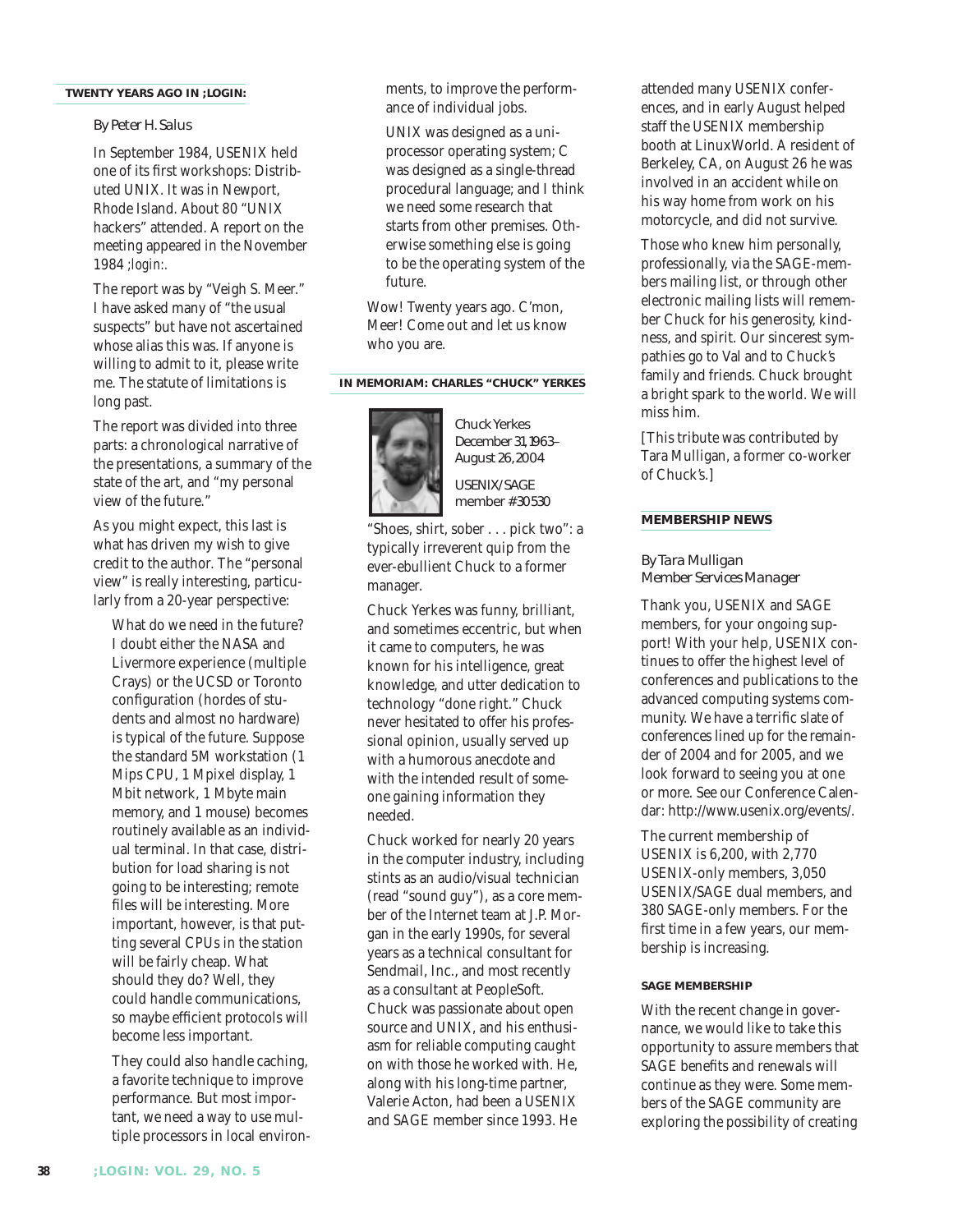SAGE as a separate entity from USENIX. We will keep you posted on any new developments.

#### **RENEWALS**

In January 2004, we implemented an electronic renewal system. Under the current system, two months prior to the expiration of your account, we send you an electronic notice of impending expiration, with a link to a page with your information pre-loaded for renewal. If you do not respond to that first electronic notice, in the month prior to your account expiration we send a traditional paper renewal notice. Should we still not hear

from you, in the month after your account expiration we send an electronic past-due notice. We hope that does the trick, but if not, we'll leave you alone thereafter.

Members are encouraged to renew at any time, using their former membership login. USENIX continues to send you *;login:* for a threemonth grace period after expiration. Try online renewal at http://www.usenix.org/membership/.

#### **MEMBERSHIP CARDS**

Since we are sending membership information electronically and offering purchase of membership renewals and new memberships

online, USENIX is ceasing to send printed membership cards. Instead, we provide an online membership card pre-filled with your information, which you can print on your own whenever you wish.

As always, please feel free to email any questions you may have to us at membership@usenix.org.

### **COMING SOON: ;LOGIN: SURVEY**

**USENIX will soon be conducting an online survey about** *;login:.* **Watch your mailbox in October for the URL. Spend just a few minutes to help us make** *;login:* **even better.**